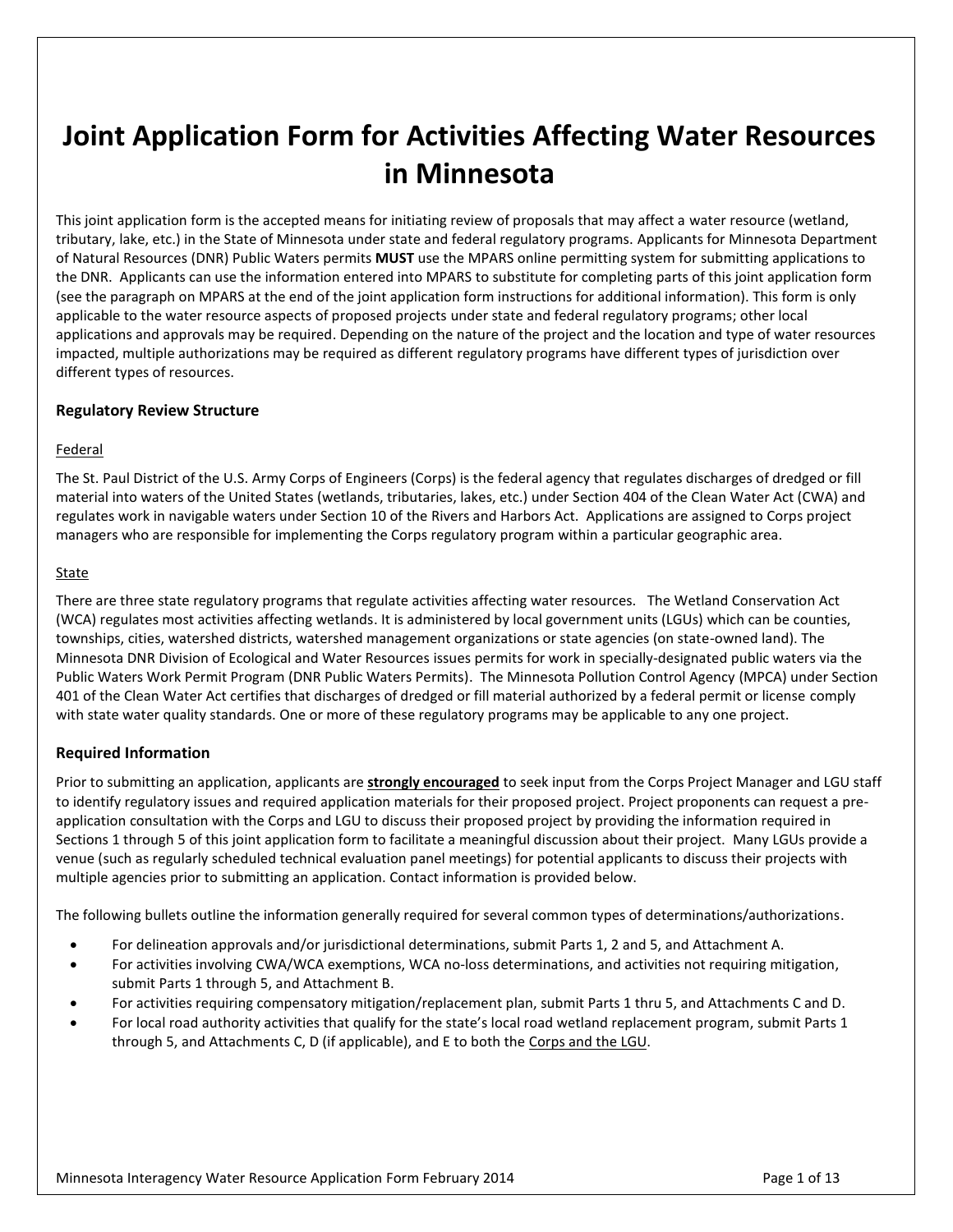### **Submission Instructions**

Send the completed joint application form and all required attachments to:

**U.S Army Corps of Engineers.** Applications may be sent directly to the appropriate Corps Office. For a current listing of areas of responsibilities and contact information, visit the St. Paul District's website at:

<http://www.mvp.usace.army.mil/Missions/Regulatory.aspx> and select "Minnesota" from the contact Information box. Alternatively, applications may be sent directly to the St. Paul District Headquarters and the Corps will forward them to the appropriate field office.

**Section 401 Water Quality Certification:** Applicants do not need to submit the joint application form to the MPCA unless specifically requested. The MPCA will request a copy of the completed joint application form directly from an applicant when they determine an individual 401 water quality certification is required for a proposed project.

**Wetland Conservation Act Local Government Unit:** Send to the appropriate Local Government Unit. If necessary, contact your county Soil and Water Conservation District (SWCD) office or visit the Board of Water and Soil Resources (BWSR) web site (www.bwsr.state.mn.us) to determine the appropriate LGU.

**DNR Public Waters Permitting:** In 2014 the DNR will begin using the Minnesota DNR Permitting and Reporting System (MPARS) for submission of Public Waters permit applications [\(https://webapps11.dnr.state.mn.us/mpars/public/authentication/login\)](https://webapps11.dnr.state.mn.us/mpars/public/authentication/login). Applicants for Public Waters permits **MUST** use the MPARS online permitting system for submitting applications to the DNR. To avoid duplication and to streamline the application process among the various resource agencies, applicants can use the information entered into MPARS to substitute for completing parts of this joint application form. The MPARS print/save function will provide the applicant with a copy of the Public Waters permit application which, at a minimum, will satisfy Parts one and two of this joint application. For certain types of activities, the MPARS application may also provide all of the necessary information required under Parts three and four of the joint application. However, it is the responsibility of the Applicant to make sure that the joint application contains all of the required information, including identification of all aquatic resources impacted by the project (see Part four of the joint application). After confirming that the MPARS application contains all of the required information in Parts one and two the Applicant may attach a copy to the joint application and fill in any missing information in the remainder of the joint application.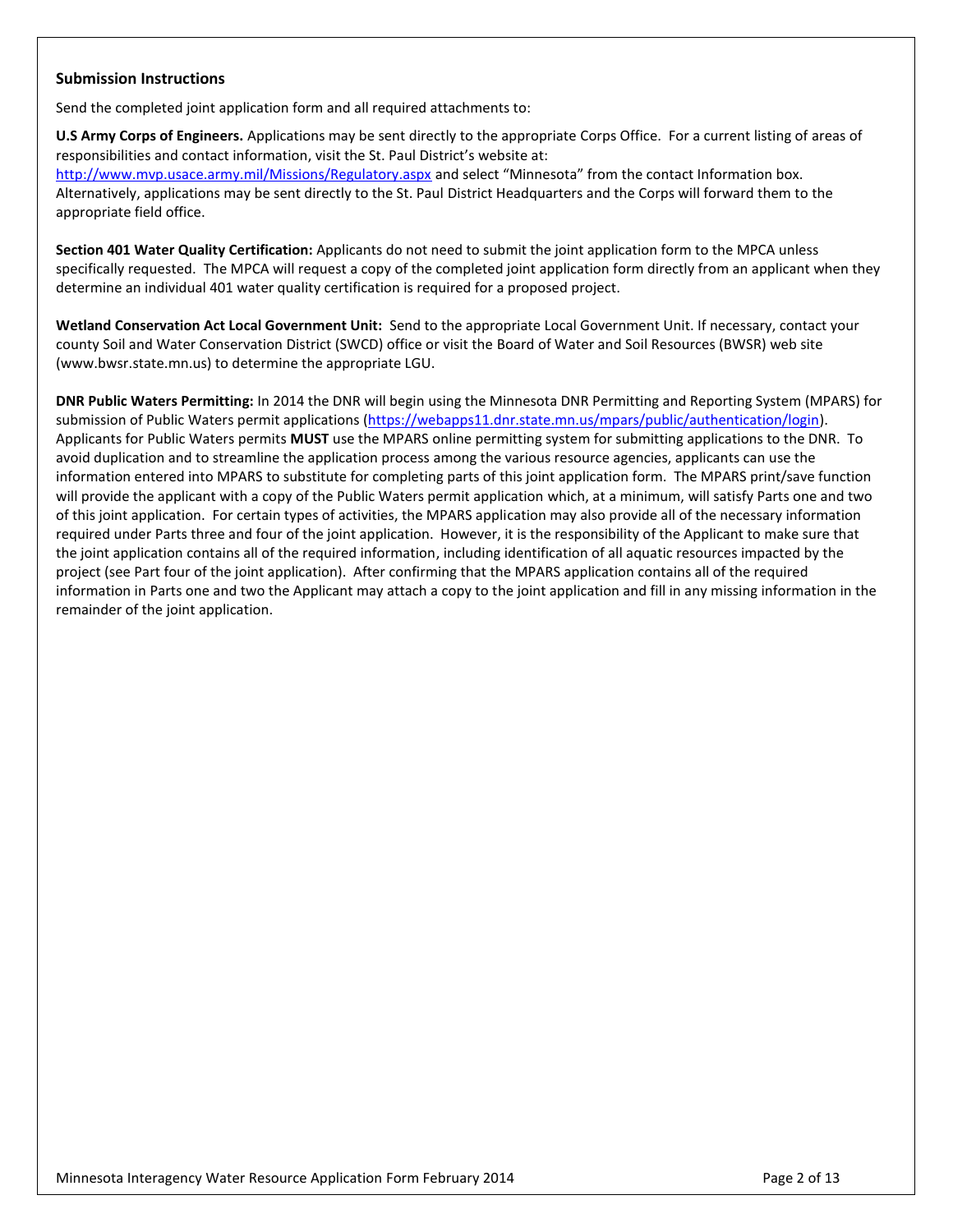# **PART ONE: Applicant Information**

If applicant is an entity (company, government entity, partnership, etc.), an authorized contact person must be identified. If the applicant is using an agent (consultant, lawyer, or other third party) and has authorized them to act on their behalf, the agent's contact information must also be provided.

|                    | Mailing Address: 2008 2014 2022 2023 2024 2022 2023 2024 2022 2023 2024 2022 2023 2024 2022 2023 2024 2022 20                                                                                                                                                    |
|--------------------|------------------------------------------------------------------------------------------------------------------------------------------------------------------------------------------------------------------------------------------------------------------|
|                    |                                                                                                                                                                                                                                                                  |
|                    |                                                                                                                                                                                                                                                                  |
|                    |                                                                                                                                                                                                                                                                  |
| <b>Agent Name:</b> | <u> 1999 - Johann Stoff, deutscher Stoffen und der Stoffen und der Stoffen und der Stoffen und der Stoffen und der Stoffen und der Stoffen und der Stoffen und der Stoffen und der Stoffen und der Stoffen und der Stoffen und d</u>                             |
|                    | Mailing Address: 2008 2014 2022 2023 2024 2022 2023 2024 2022 2023 2024 2022 2023 2024 2022 2023 2024 2022 20                                                                                                                                                    |
|                    |                                                                                                                                                                                                                                                                  |
|                    |                                                                                                                                                                                                                                                                  |
|                    | <b>PART TWO: Site Location Information</b>                                                                                                                                                                                                                       |
| County:            |                                                                                                                                                                                                                                                                  |
|                    |                                                                                                                                                                                                                                                                  |
|                    | Legal Description (Section, Township, Range): 2008 2014 2022 2023 2024 2024 2022 2023 2024 2022 2023 2024 2022                                                                                                                                                   |
|                    |                                                                                                                                                                                                                                                                  |
|                    | Attach a map showing the location of the site in relation to local streets, roads, highways.                                                                                                                                                                     |
|                    | Approximate size of site (acres) or if a linear project, length (feet):                                                                                                                                                                                          |
|                    | If you know that your proposal will require an individual Permit from the U.S. Army Corps of Engineers, you must provide the<br>names and addresses of all property owners adjacent to the project site. This information may be provided by attaching a list to |
|                    | your application or by using block 25 of the Application for Department of the Army permit which can be obtained at:                                                                                                                                             |
|                    | http://www.mvp.usace.army.mil/Portals/57/docs/regulatory/RegulatoryDocs/engform 4345 2012oct.pdf                                                                                                                                                                 |
|                    |                                                                                                                                                                                                                                                                  |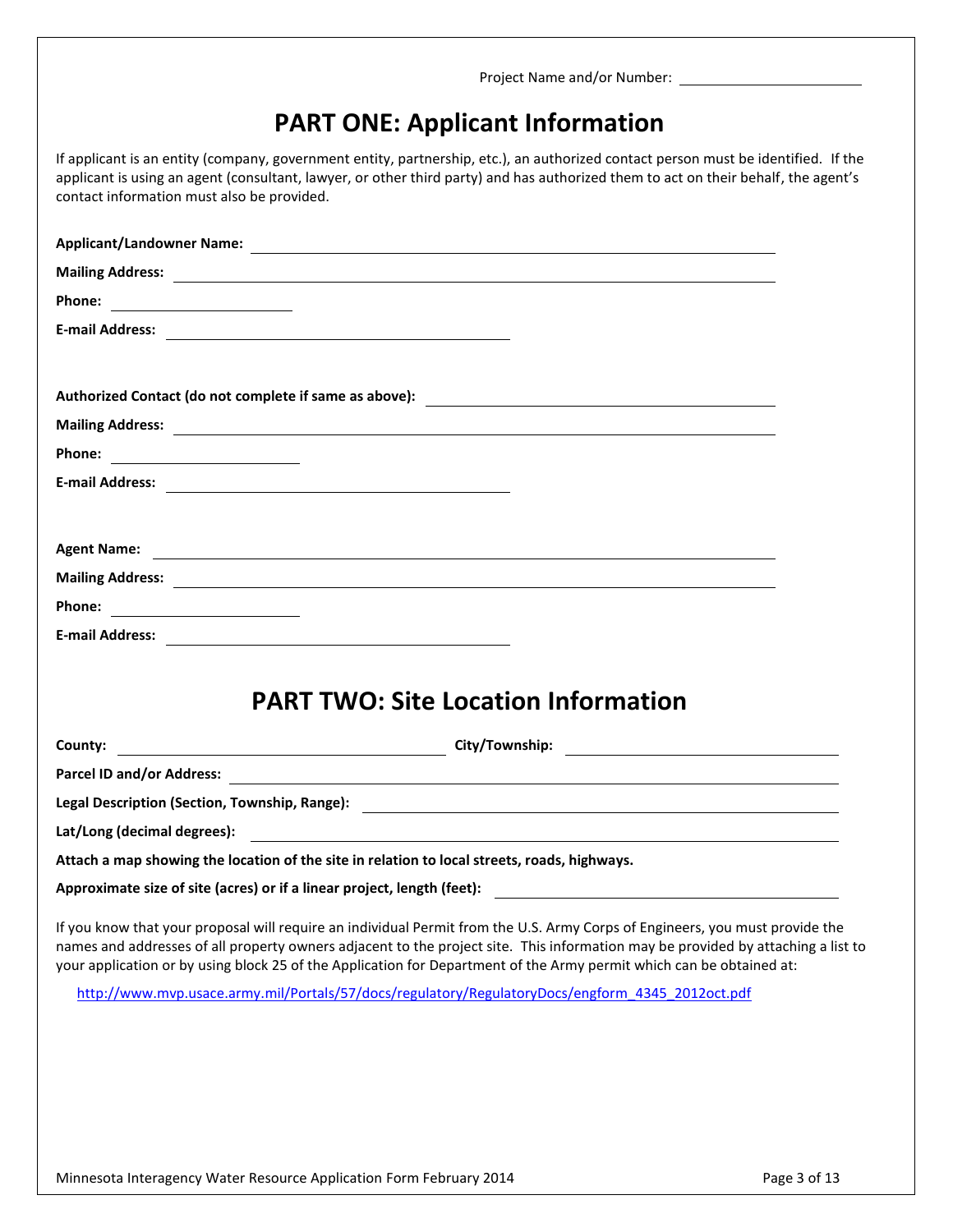## **PART THREE: General Project/Site Information**

If this application is related to a delineation approval, exemption determination, jurisdictional determination, or other correspondence submitted *prior to* this application then describe that here and provide the Corps of Engineers project number.

Describe the project that is being proposed, the project purpose and need, and schedule for implementation and completion. The project description must fully describe the nature and scope of the proposed activity including a description of all project elements that effect aquatic resources (wetland, lake, tributary, etc.) and must also include plans and cross section or profile drawings showing the location, character, and dimensions of all proposed activities and aquatic resource impacts.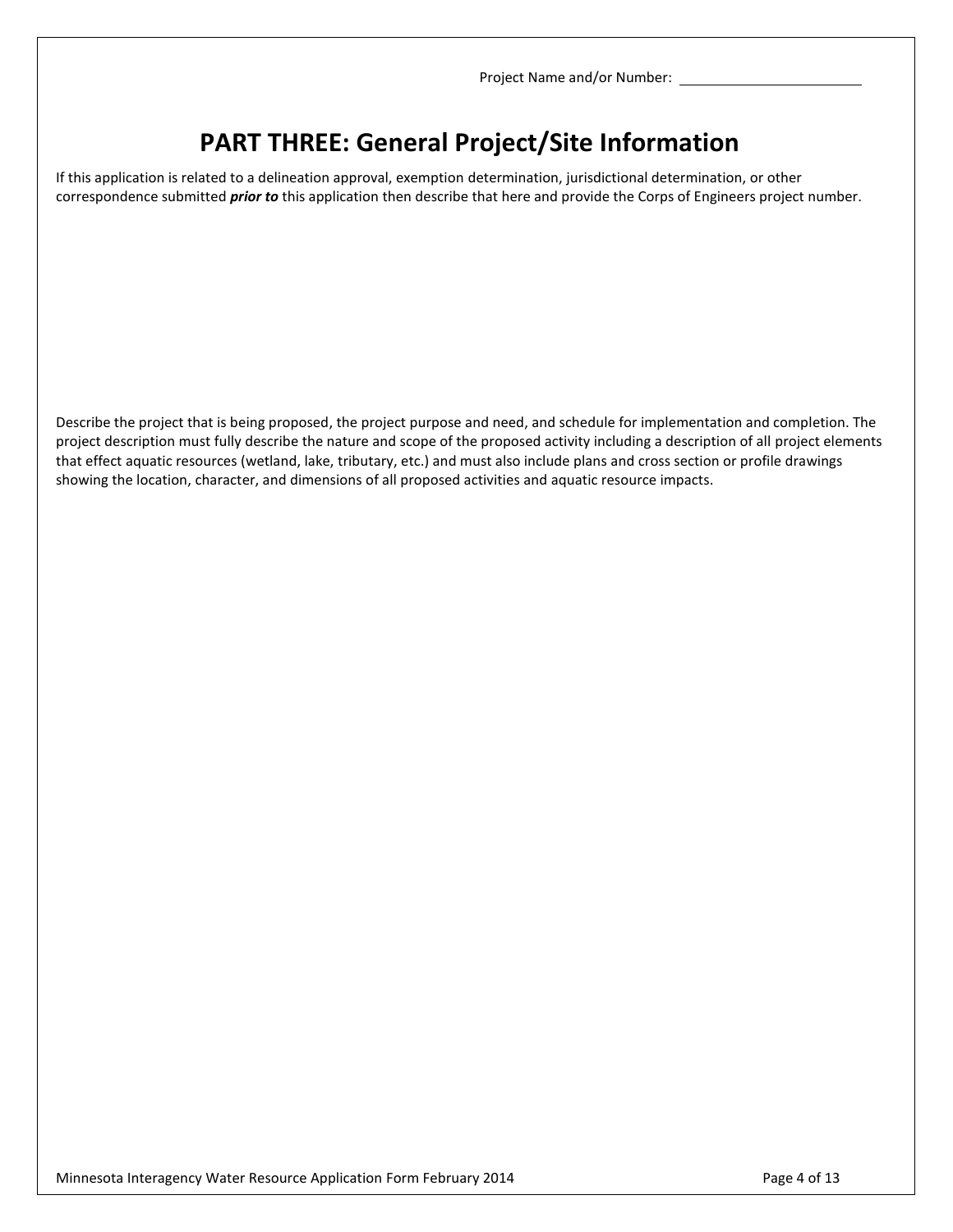# **PART FOUR: Aquatic Resource Impact<sup>1</sup> Summary**

If your proposed project involves a direct or indirect impact to an aquatic resource (wetland, lake, tributary, etc.) identify each impact in the table below. Include all anticipated impacts, including those expected to be temporary. Attach an overhead view map, aerial photo, and/or drawing showing all of the aquatic resources in the project area and the location(s) of the proposed impacts. Label each aquatic resource on the map with a reference number or letter and identify the impacts in the following table.

| <b>Aquatic Resource</b><br>ID (as noted on<br>overhead view) | Aquatic<br><b>Resource Type</b><br>(wetland, lake,<br>tributary etc.) | Type of Impact<br>(fill, excavate,<br>drain, or<br>remove<br>vegetation) | <b>Duration of</b><br>Impact<br>or Temporary<br>$\left(\mathsf{T}\right)^{1}$ | Permanent (P) Size of Impact <sup>2</sup> | <b>Overall Size of</b><br>Aquatic<br>Resource <sup>3</sup> | <b>Existing Plant</b><br>Community<br>Type(s) in<br>Impact Area <sup>4</sup> | <b>County, Major</b><br>Watershed #,<br>and Bank<br>Service Area #<br>of Impact Area <sup>5</sup> |
|--------------------------------------------------------------|-----------------------------------------------------------------------|--------------------------------------------------------------------------|-------------------------------------------------------------------------------|-------------------------------------------|------------------------------------------------------------|------------------------------------------------------------------------------|---------------------------------------------------------------------------------------------------|
|                                                              |                                                                       |                                                                          |                                                                               |                                           |                                                            |                                                                              |                                                                                                   |
|                                                              |                                                                       |                                                                          |                                                                               |                                           |                                                            |                                                                              |                                                                                                   |
|                                                              |                                                                       |                                                                          |                                                                               |                                           |                                                            |                                                                              |                                                                                                   |
|                                                              |                                                                       |                                                                          |                                                                               |                                           |                                                            |                                                                              |                                                                                                   |

<sup>1</sup>If impacts are temporary; enter the duration of the impacts in days next to the "T". For example, a project with a temporary access fill that would be removed after 220 days would be entered "T (220)".

**2** Impacts less than 0.01 acre should be reported in square feet. Impacts 0.01 acre or greater should be reported as acres and rounded to the nearest 0.01 acre. Tributary impacts must be reported in linear feet of impact and an area of impact by indicating first the linear feet of impact along the flowline of the stream followed by the area impact in parentheses). For example, a project that impacts 50 feet of a stream that is 6 feet wide would be reported as 50 ft (300 square feet).

**3** This is generally only applicable if you are applying for a de minimis exemption under MN Rules 8420.0420 Subp. 8, otherwise enter "N/A". **4** Use *Wetland Plants and Plant Community Types of Minnesota and Wisconsin* 3 rd Ed. as modified in MN Rules 8420.0405 Subp. 2. **5** Refer to Major Watershed and Bank Service Area maps in MN Rules 8420.0522 Subp. 7.

If any of the above identified impacts have already occurred, identify which impacts they are and the circumstances associated with each:

### **PART FIVE: Applicant Signature**

 $\vert\,\,\vert$  Check here if you are requesting a pre-application consultation with the Corps and LGU based on the information you have provided. Regulatory entities will not initiate a formal application review if this box is checked.

By signature below, I attest that the information in this application is complete and accurate. I further attest that I possess the authority to undertake the work described herein.

Signature: Date: Date: Date: Date: Date: Date: Date: Date: Date: Date: Date: Date: Date: Date: Date: Date: Date: Date: Date: Date: Date: Date: Date: Date: Date: Date: Date: Date: Date: Date: Date: Date: Date: Date: Date: D

 $\overline{a}$ 

I hereby authorize  $\Box$ and to furnish, upon request, supplemental information in support of this application.

**1 The term "impact" as used in this joint application form is a generic term used for disclosure purposes to identify activities that may require approval from one or more regulatory agencies. For purposes of this form it is not meant to indicate whether or not those activities may require mitigation/replacement.** 

Minnesota Interagency Water Resource Application Form February 2014 **Page 1 and Strutter Application** Page 5 of 13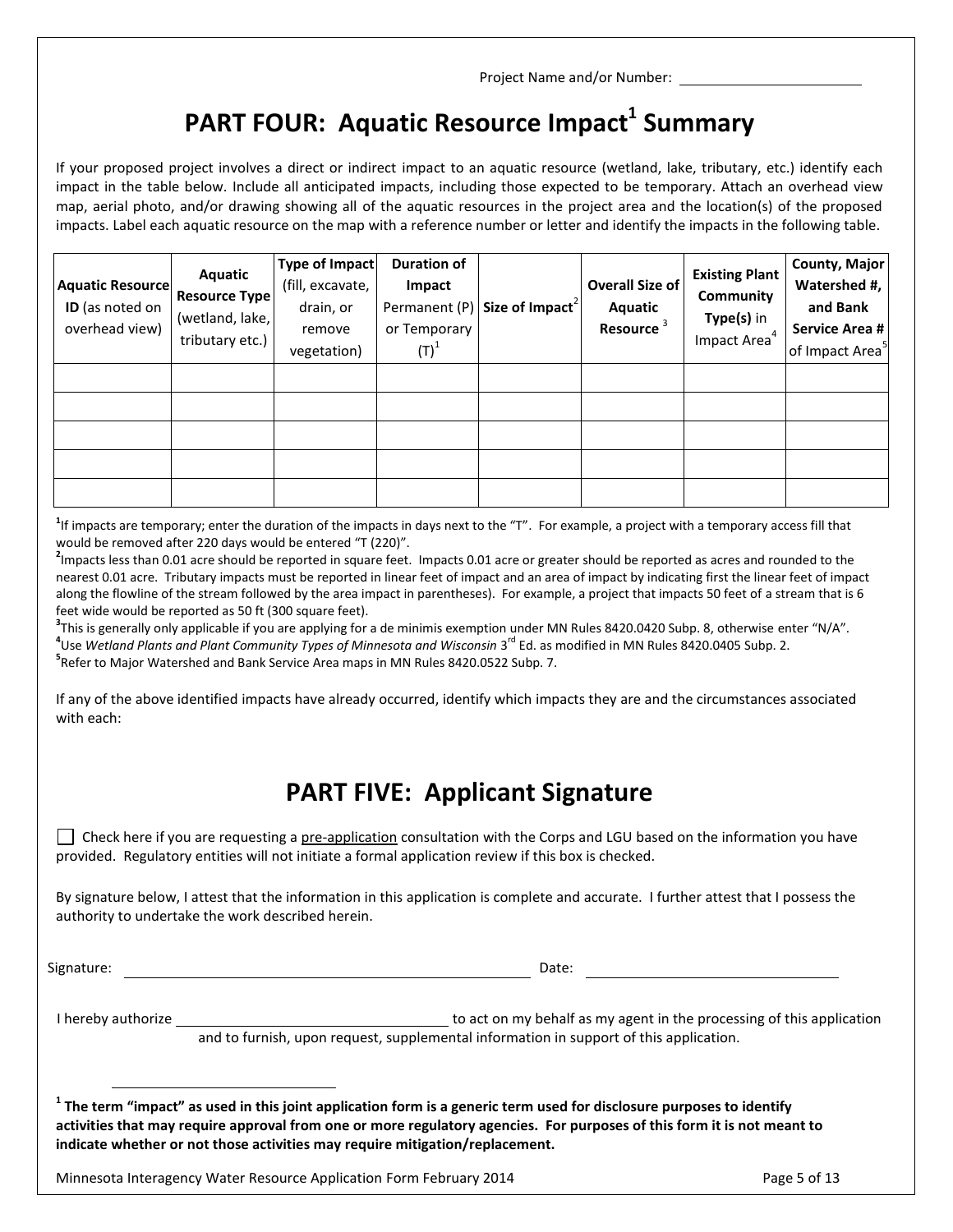### **Attachment A**

# **Request for Delineation Review, Wetland Type Determination, or Jurisdictional Determination**

By submission of the enclosed wetland delineation report, I am requesting that the U.S. Army Corps of Engineers, St. Paul District (Corps) and/or the Wetland Conservation Act Local Government Unit (LGU) provide me with the following (check all that apply):

### **Wetland Type Confirmation**

**Delineation Concurrence**. Concurrence with a delineation is a written notification from the Corps and a decision from the LGU concurring, not concurring, or commenting on the boundaries of the aquatic resources delineated on the property. Delineation concurrences are generally valid for five years unless site conditions change. Under this request alone, the Corps will not address the jurisdictional status of the aquatic resources on the property, only the boundaries of the resources within the review area (including wetlands, tributaries, lakes, etc.).

**Preliminary Jurisdictional Determination**. A preliminary jurisdictional determination (PJD) is a non-binding written indication from the Corps that waters, including wetlands, identified on a parcel may be waters of the United States. For purposes of computation of impacts and compensatory mitigation requirements, a permit decision made on the basis of a PJD will treat all waters and wetlands in the review area as if they are jurisdictional waters of the U.S. PJDs are advisory in nature and may not be appealed.

**Approved Jurisdictional Determination**. An approved jurisdictional determination (AJD) is an official Corps determination that jurisdictional waters of the United States are either present or absent on the property. AJDs can generally be relied upon by the affected party for five years. An AJD may be appealed through the Corps administrative appeal process.

In order for the Corps and LGU to process your request, the wetland delineation must be prepared in accordance with the 1987 Corps of Engineers Wetland Delineation Manual, any approved Regional Supplements to the 1987 Manual, and the *Guidelines for Submitting Wetland Delineations in Minnesota* (2013).

<http://www.mvp.usace.army.mil/Missions/Regulatory/DelineationJDGuidance.aspx>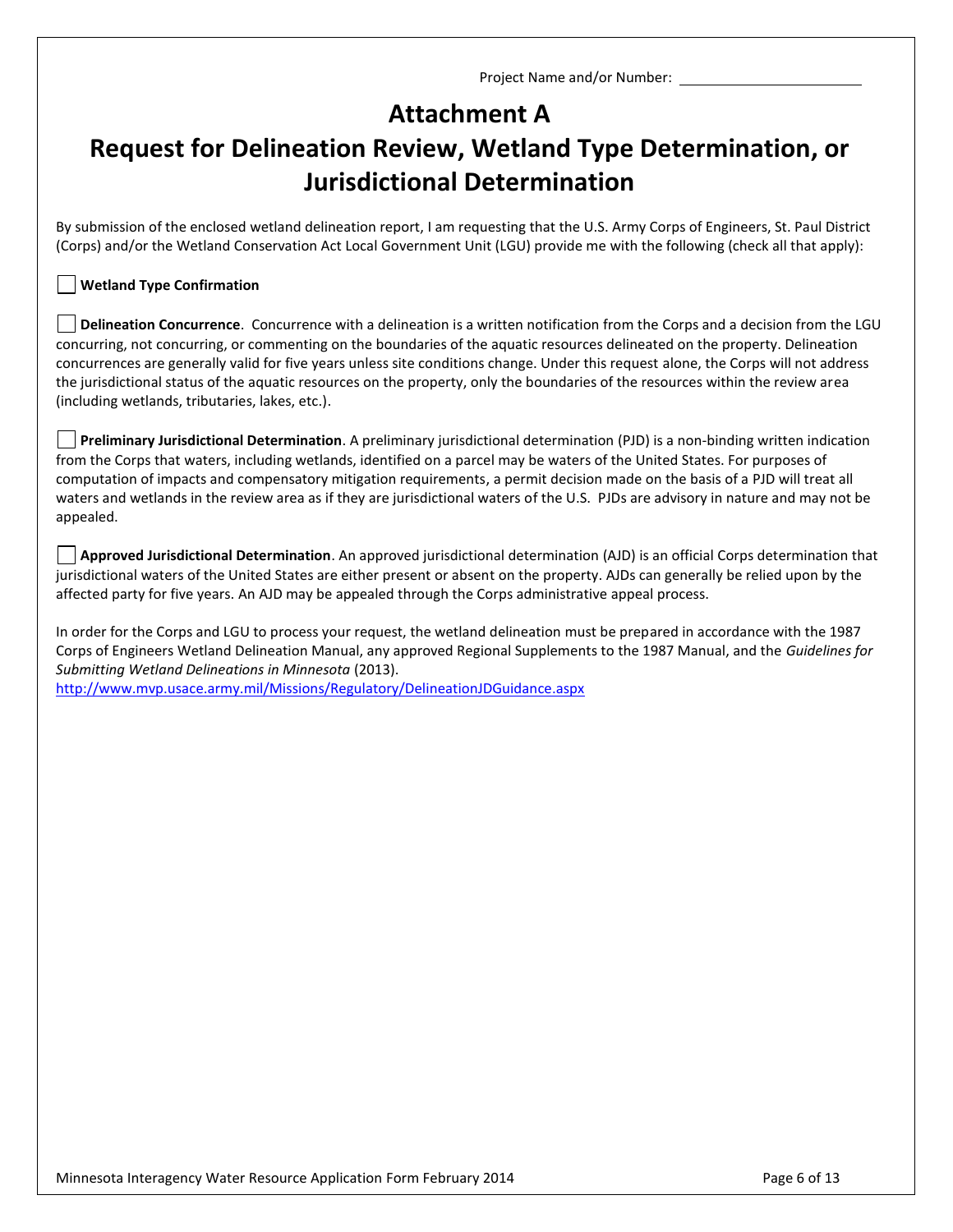## **Attachment B**

# **Supporting Information for Applications Involving Exemptions, No Loss Determinations, and Activities Not Requiring Mitigation**

Complete this part *if* you maintain that the identified aquatic resource impacts in Part Four do not require wetland replacement/compensatory mitigation OR *if* you are seeking verification that the proposed water resource impacts are either exempt from replacement or are not under CWA/WCA jurisdiction.

Identify the specific exemption or no-loss provision for which you believe your project or site qualifies:

Provide a detailed explanation of how your project or site qualifies for the above. Be specific and provide and refer to attachments and exhibits that support your contention. Applicants should refer to rules (e.g. WCA rules), guidance documents (e.g. BWSR guidance, Corps guidance letters/public notices), and permit conditions (e.g. Corps General Permit conditions) to determine the necessary information to support the application. Applicants are strongly encouraged to contact the WCA LGU and Corps Project Manager prior to submitting an application if they are unsure of what type of information to provide: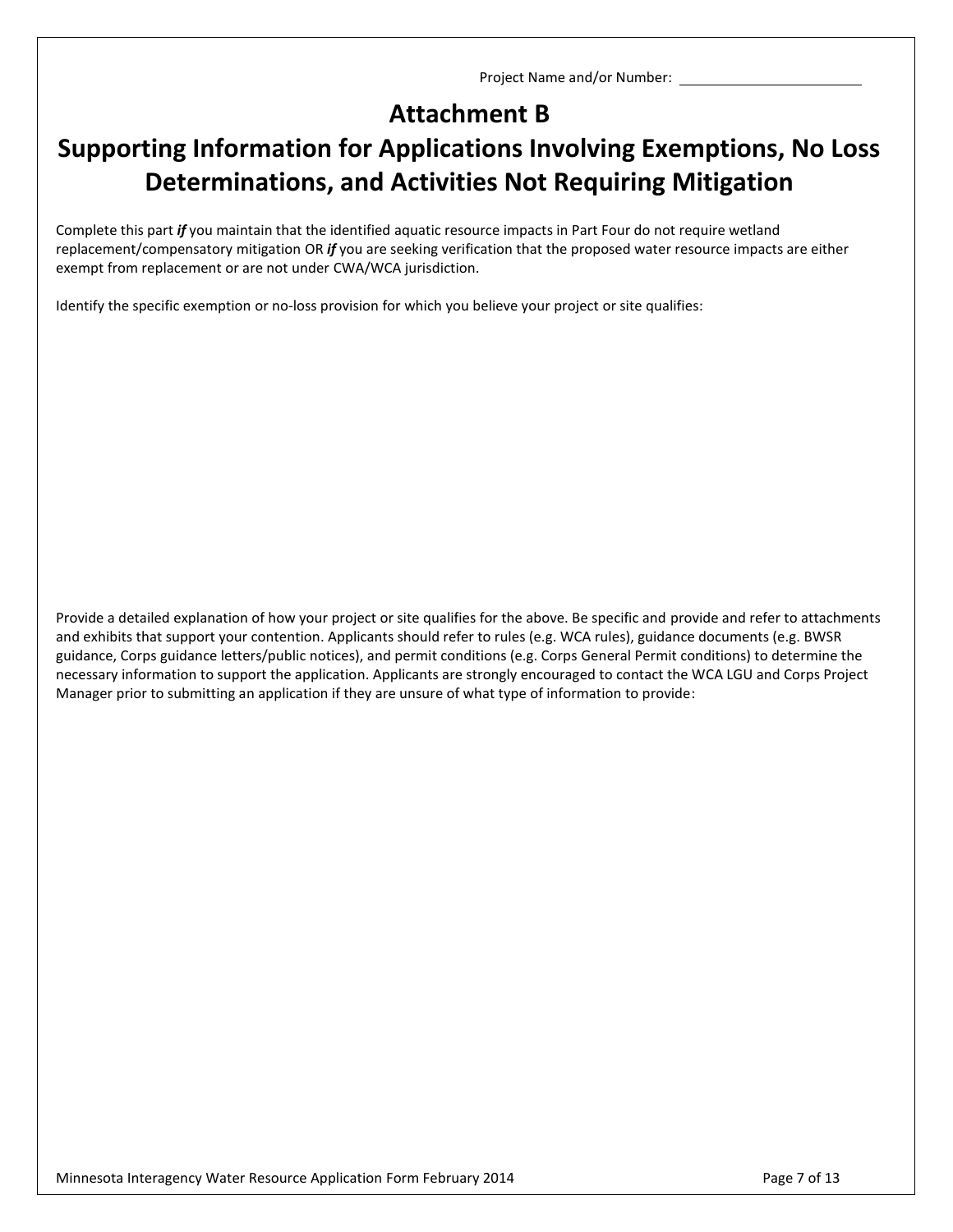## **Attachment C Avoidance and Minimization**

**Project Purpose, Need, and Requirements**. Clearly state the purpose of your project and need for your project. Also include a description of any specific requirements of the project as they relate to project location, project footprint, water management, and any other applicable requirements. Attach an overhead plan sheet showing all relevant features of the project (buildings, roads, etc.), aquatic resource features (impact areas noted) and construction details (grading plans, storm water management plans, etc.), referencing these as necessary:

**Avoidance**. Both the CWA and the WCA require that impacts to aquatic resources be avoided if practicable alternatives exist. Clearly describe all on-site measures considered to avoid impacts to aquatic resources and discuss at least two project alternatives that avoid all impacts to aquatic resources on the site. These alternatives may include alternative site plans, alternate sites, and/or not doing the project. Alternatives should be feasible and prudent (see MN Rules 8420.0520 Subp. 2 C). Applicants are encouraged to attach drawings and plans to support their analysis:

**Minimization**. Both the CWA and the WCA require that all unavoidable impacts to aquatic resources be minimized to the greatest extent practicable. Discuss all features of the proposed project that have been modified to minimize the impacts to water resources (see MN Rules 8420.0520 Subp. 4):

**Off-Site Alternatives**. An off-site alternatives analysis is not required for all permit applications. If you know that your proposal will require an individual permit (standard permit or letter of permission) from the U.S. Army Corps of Engineers, you may be required to provide an off-site alternatives analysis. The alternatives analysis is not required for a complete application but must be provided during the review process in order for the Corps to complete the evaluation of your application and reach a final decision. Applicants with questions about when an off-site alternatives analysis is required should contact their Corps Project Manager.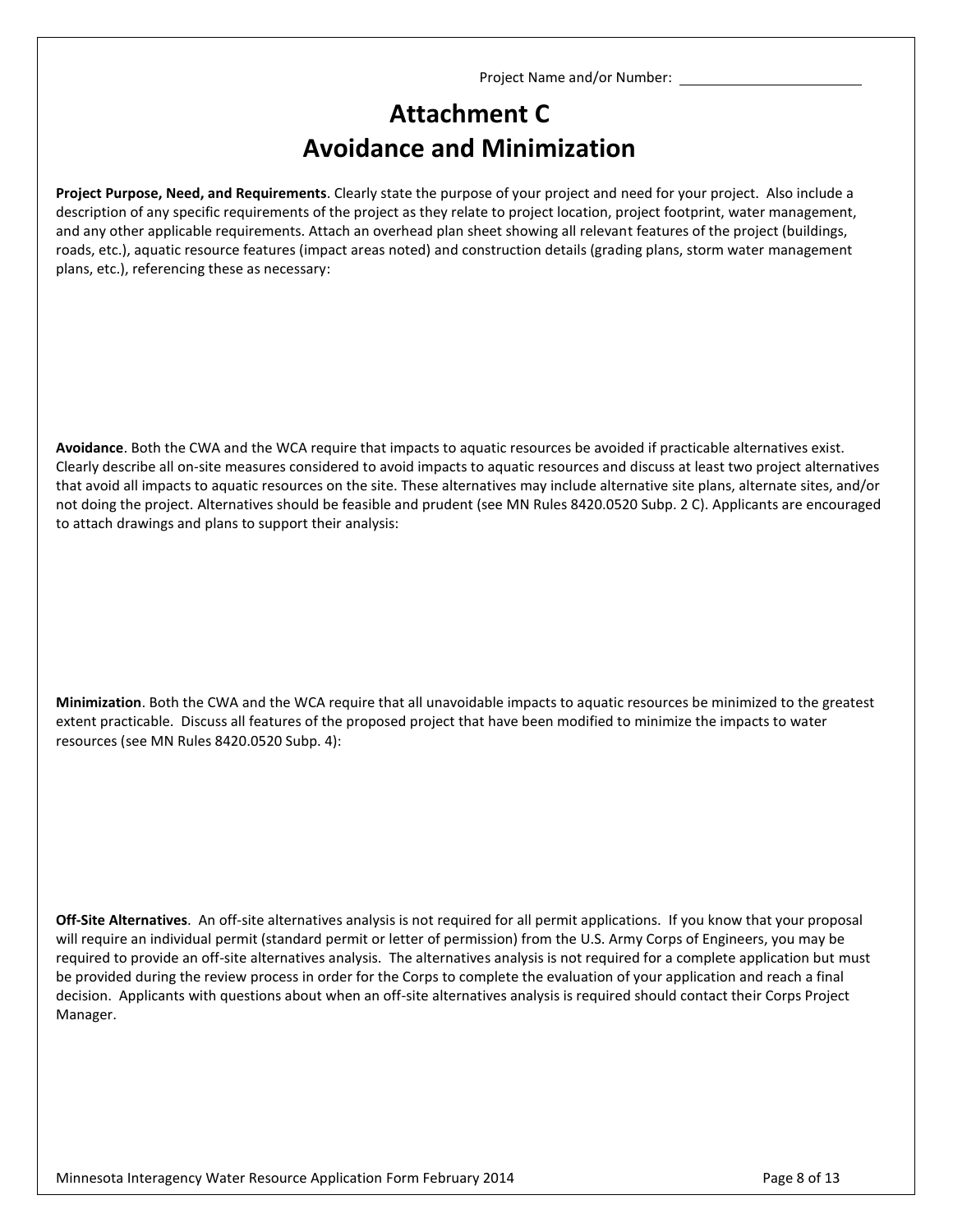## **Attachment D Replacement/Compensatory Mitigation**

Complete this part *if* your application involves wetland replacement/compensatory mitigation not associated with the local road wetland replacement program. Applicants should consult Corps mitigation guidelines and WCA rules for requirements.

**Replacement/Compensatory Mitigation via Wetland Banking**. Complete this section if you are proposing to use credits from an existing wetland bank (with an account number in the State wetland banking system) for all or part of your replacement/compensatory mitigation requirements.

| <b>Wetland Bank</b><br><b>Account #</b> | County | Major<br><b>Watershed #</b> | <b>Bank</b><br><b>Service</b><br>Area# | <b>Credit Type</b><br>(if applicable) | <b>Number of Credits</b> |
|-----------------------------------------|--------|-----------------------------|----------------------------------------|---------------------------------------|--------------------------|
|                                         |        |                             |                                        |                                       |                          |
|                                         |        |                             |                                        |                                       |                          |
|                                         |        |                             |                                        |                                       |                          |
|                                         |        |                             |                                        |                                       |                          |
|                                         |        |                             |                                        |                                       |                          |

Applicants should attach documentation indicating that they have contacted the wetland bank account owner and reached at least a tentative agreement to utilize the identified credits for the project. This documentation could be a signed purchase agreement, signed application for withdrawal of credits or some other correspondence indicating an agreement between the applicant and the bank owner. *However, applicants are advised not to enter into a binding agreement to purchase credits until the mitigation plan is approved by the Corps and LGU.*

**Project-Specific Replacement/Permittee Responsible Mitigation**. Complete this section if you are proposing to pursue actions (restoration, creation, preservation, etc.) to generate wetland replacement/compensatory mitigation credits for this proposed project.

| <b>WCA Action Eligible</b><br>for Credit <sup>1</sup> | <b>Corps Mitigation</b><br>Compensation<br>Technique <sup>2</sup> | Acres | <b>Credit %</b><br>Requested | <b>Credits</b><br>Anticipated <sup>3</sup> | County | <b>Major</b><br><b>Watershed #</b> | <b>Bank</b><br><b>Service</b><br>Area# |
|-------------------------------------------------------|-------------------------------------------------------------------|-------|------------------------------|--------------------------------------------|--------|------------------------------------|----------------------------------------|
|                                                       |                                                                   |       |                              |                                            |        |                                    |                                        |
|                                                       |                                                                   |       |                              |                                            |        |                                    |                                        |
|                                                       |                                                                   |       |                              |                                            |        |                                    |                                        |
|                                                       |                                                                   |       |                              |                                            |        |                                    |                                        |

**1** Refer to the name and subpart number in MN Rule 8420.0526.

**2** Refer to the technique listed in *St. Paul District Policy for Wetland Compensatory Mitigation in Minnesota*.

**3** If WCA and Corps crediting differs, then enter both numbers and distinguish which is Corps and which is WCA.

Explain how each proposed action or technique will be completed (e.g. wetland hydrology will be restored by breaking the tile……) and how the proposal meets the crediting criteria associated with it. Applicants should refer to the Corps mitigation policy language, WCA rule language, and all associated Corps and WCA guidance related to the action or technique: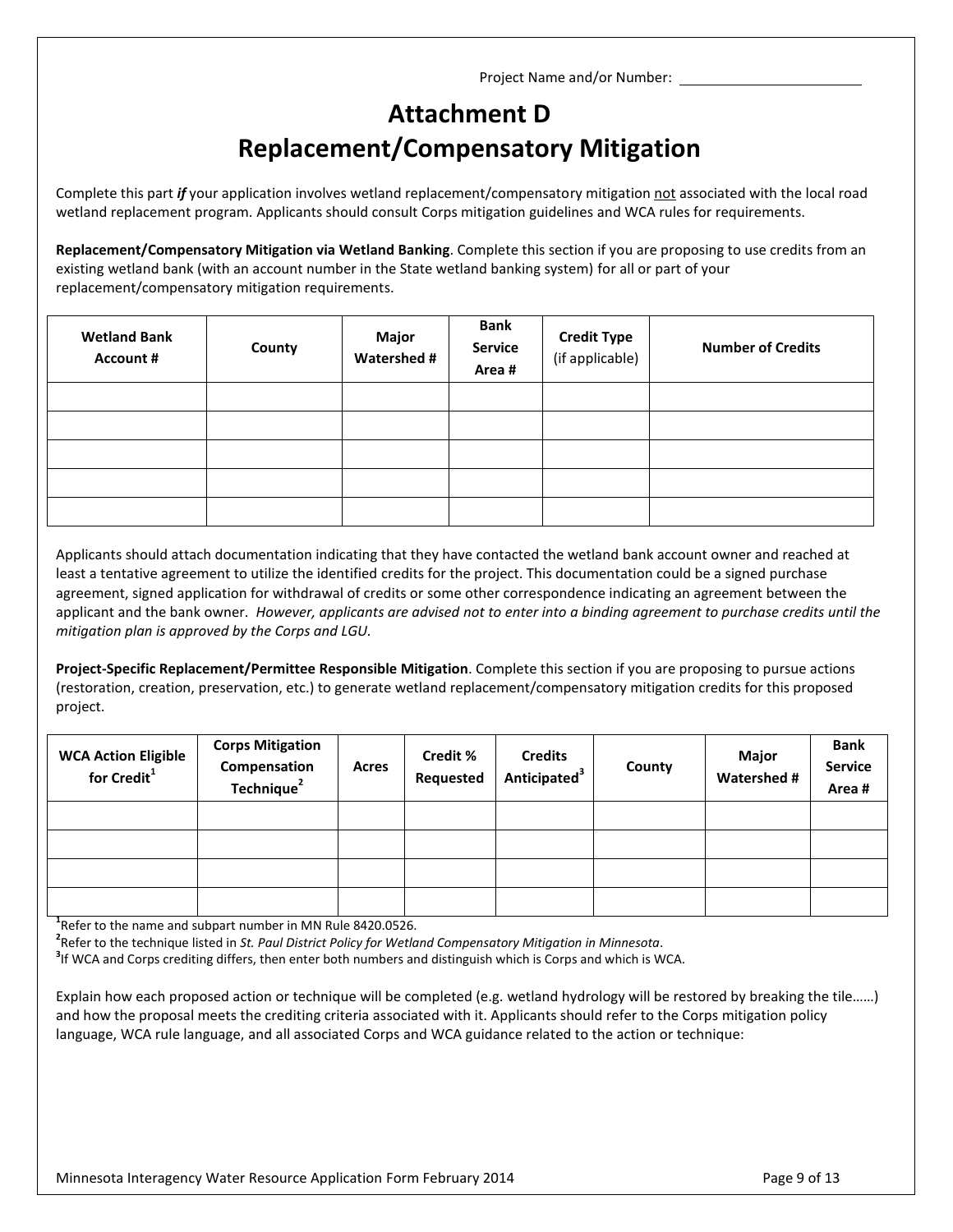Attach a site location map, soils map, recent aerial photograph, and any other maps to show the location and other relevant features of each wetland replacement/mitigation site. Discuss in detail existing vegetation, existing landscape features, land use (on and surrounding the site), existing soils, drainage systems (if present), and water sources and movement. Include a topographic map showing key features related to hydrology and water flow (inlets, outlets, ditches, pumps, etc.):

Attach a map of the existing aquatic resources, associated delineation report, and any documentation of regulatory review or approval. Discuss as necessary:

For actions involving construction activities, attach construction plans and specifications with all relevant details. Discuss and provide documentation of a hydrologic and hydraulic analysis of the site to define existing conditions, predict project outcomes, identify specific project performance standards and avoid adverse offsite impacts. Plans and specifications should be prepared by a licensed engineer following standard engineering practices. Discuss anticipated construction sequence and timing:

For projects involving vegetation restoration, provide a vegetation establishment plan that includes information on site preparation, seed mixes and plant materials, seeding/planting plan (attach seeding/planting zone map), planting/seeding methods, vegetation maintenance, and an anticipated schedule of activities:

For projects involving construction or vegetation restoration, identify and discuss goals and specific outcomes that can be determined for credit allocation. Provide a proposed credit allocation table tied to outcomes: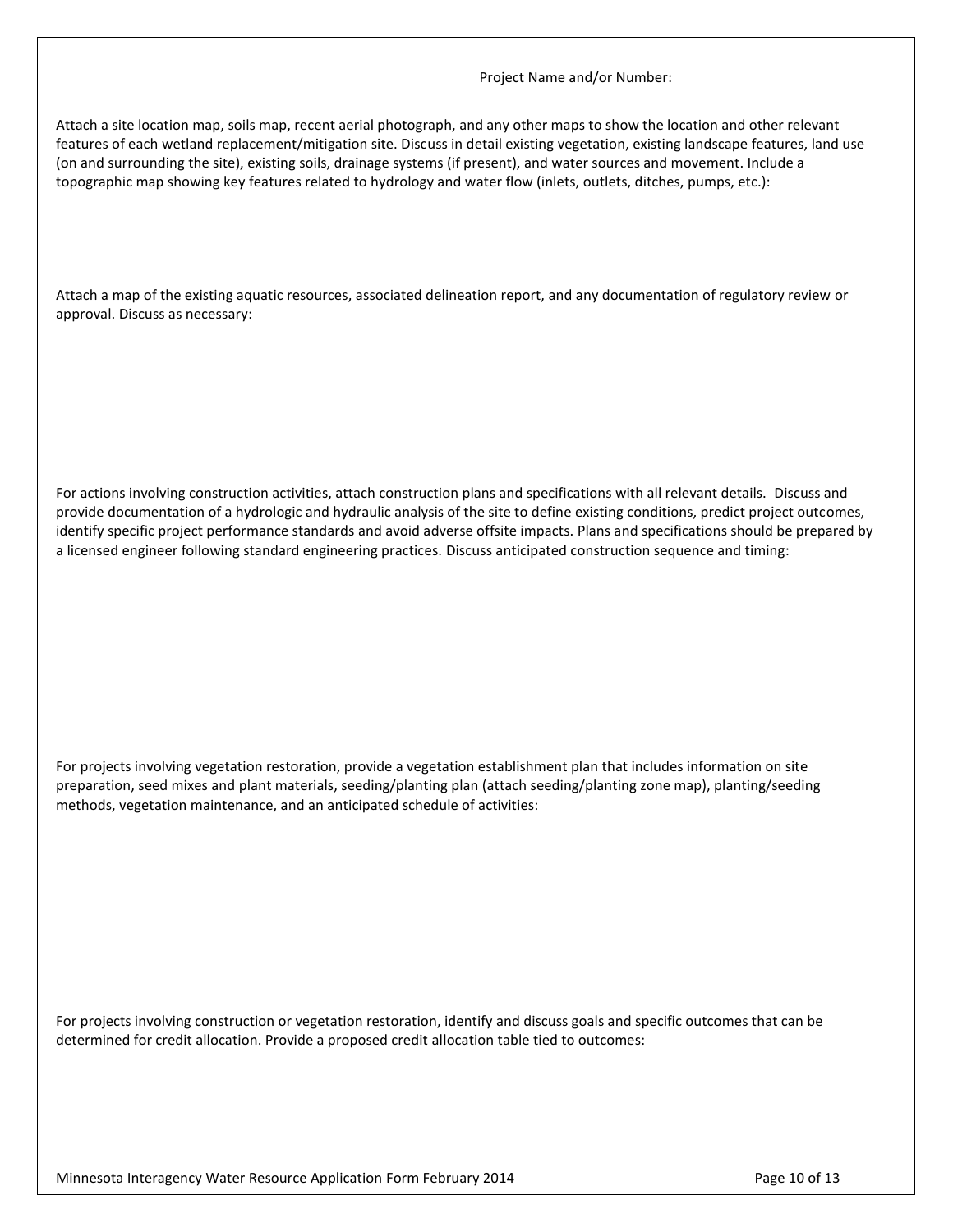Provide a five-year monitoring plan to address project outcomes and credit allocation:

Discuss and provide evidence of ownership or rights to conduct wetland replacement/mitigation on each site:

Quantify all proposed wetland credits and compare to wetland impacts to identify a proposed wetland replacement ratio. Discuss how this replacement ratio is consistent with Corps and WCA requirements:

By signature below, the applicant attests to the following (only required if application involves project-specific/permittee responsible replacement):

- All proposed replacement wetlands were not:
	- Previously restored or created under a prior approved replacement plan or permit
	- Drained or filled under an exemption during the previous 10 years
	- Restored with financial assistance from public conservation programs
	- Restored using private funds, other than landowner funds, unless the funds are paid back with interest to the individual or organization that funded the restoration and the individual or organization notifies the local government unit in writing that the restored wetland may be considered for replacement.
- The wetland will be replaced before or concurrent with the actual draining or filling of a wetland.
- An irrevocable bank letter of credit, performance bond, or other acceptable security will be provided to guarantee successful completion of the wetland replacement.
- Within 30 days of either receiving approval of this application or beginning work on the project, I will record the Declaration of Restrictions and Covenants on the deed for the property on which the replacement wetland(s) will be located and submit proof of such recording to the LGU and the Corps.

| Applicant or Representative:                                        | Title: |               |
|---------------------------------------------------------------------|--------|---------------|
| Signature:                                                          | Date:  |               |
| Minnesota Interagency Water Resource Application Form February 2014 |        | Page 11 of 13 |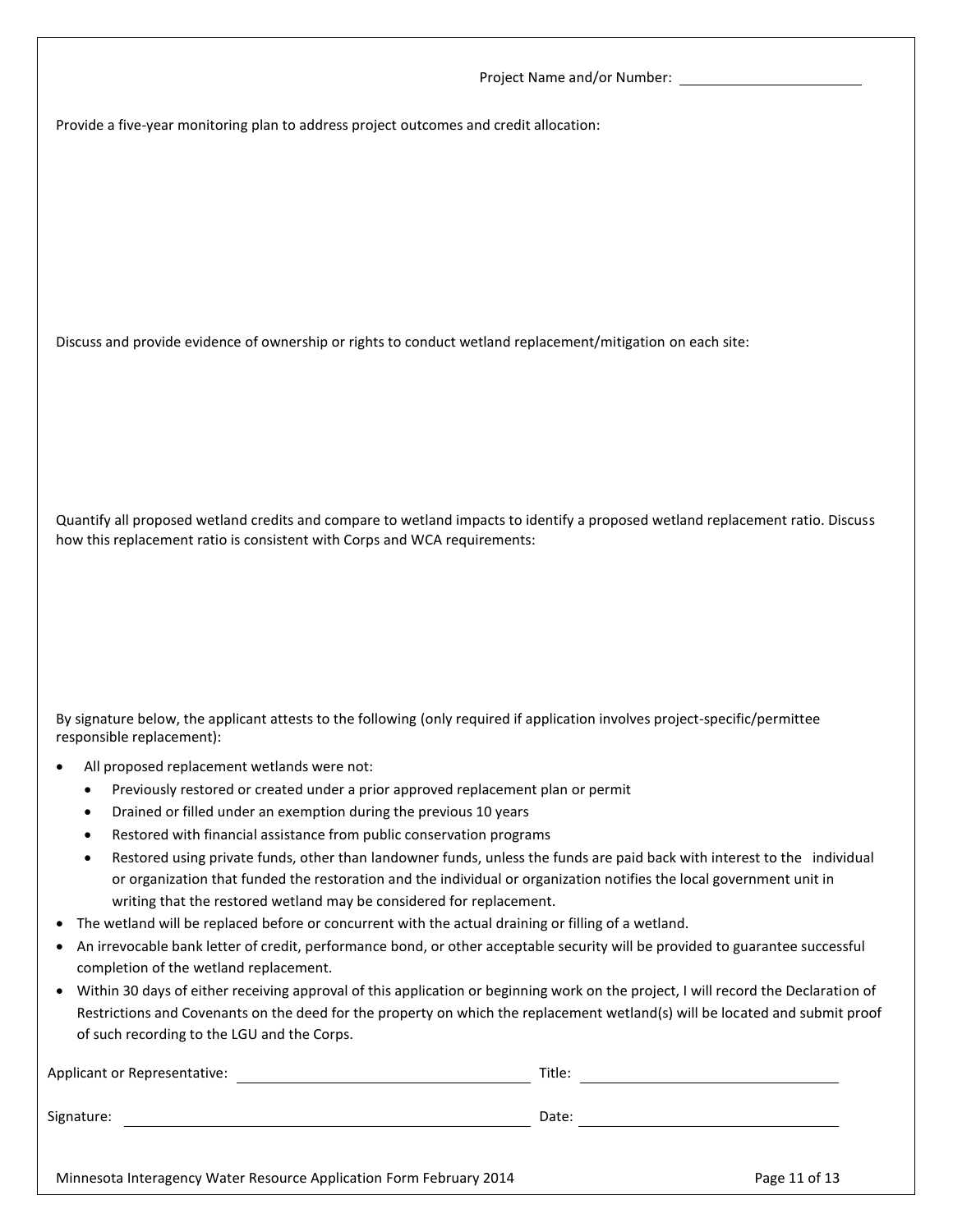## **Attachment E Local Road Replacement Program Qualification**

Complete this part *if* you are a local road authority (county highway department, city transportation department, etc.) seeking verification that your project (or a portion of your project) qualifies for the MN Local Government Road Wetland Replacement Program (LGRWRP). If portions of your project are not eligible for the LGRWRP, then Attachment D should be completed and attached to your application.

Discuss how your project is a repair, rehabilitation, reconstruction, or replacement of a currently serviceable road to meet state/federal design or safety standards/requirements. Applicants should identify the specific road deficiencies and how the project will rectify them. Attach supporting documents and information as applicable:

Provide a map, plan, and/or aerial photograph accurately depicting wetland boundaries within the project area. Attach associated delineation/determination report or otherwise explain the method(s) used to identify and delineate wetlands. Also attach and discuss any type of review or approval of wetland boundaries or other aspects of the project by a member or members of the local Technical Evaluation Panel (TEP) or Corps of Engineers:

In the table below, identify only the wetland impacts from Part 4 that the road authority has determined should qualify for the LGRWRP.

| <b>Wetland Impact ID</b><br>(as noted on<br>overhead view) | <b>Type of Impact</b><br>(fill, excavate,<br>drain) | <b>Size of Impact</b><br>(square feet or<br>acres to 0.01) | <b>Existing Plant Community</b><br>Type(s) in Impact Area <sup>1</sup> | County, Major Watershed #,<br>and Bank Service Area # of<br>Impact <sup>2</sup> |
|------------------------------------------------------------|-----------------------------------------------------|------------------------------------------------------------|------------------------------------------------------------------------|---------------------------------------------------------------------------------|
|                                                            |                                                     |                                                            |                                                                        |                                                                                 |
|                                                            |                                                     |                                                            |                                                                        |                                                                                 |
|                                                            |                                                     |                                                            |                                                                        |                                                                                 |
|                                                            |                                                     |                                                            |                                                                        |                                                                                 |
|                                                            |                                                     |                                                            |                                                                        |                                                                                 |

 $^{\rm 1}$ Use Wetland Plants and Plant Community Types of Minnesota and Wisconsin 3<sup>rd</sup> Ed. as modified in MN Rules 8420.0405 Subp. 2. **2** Refer to Major Watershed and Bank Service Area maps in MN Rules 8420.0522 Subp. 7.

Discuss the feasibility of providing onsite compensatory mitigation/replacement for important site-specific wetland functions: